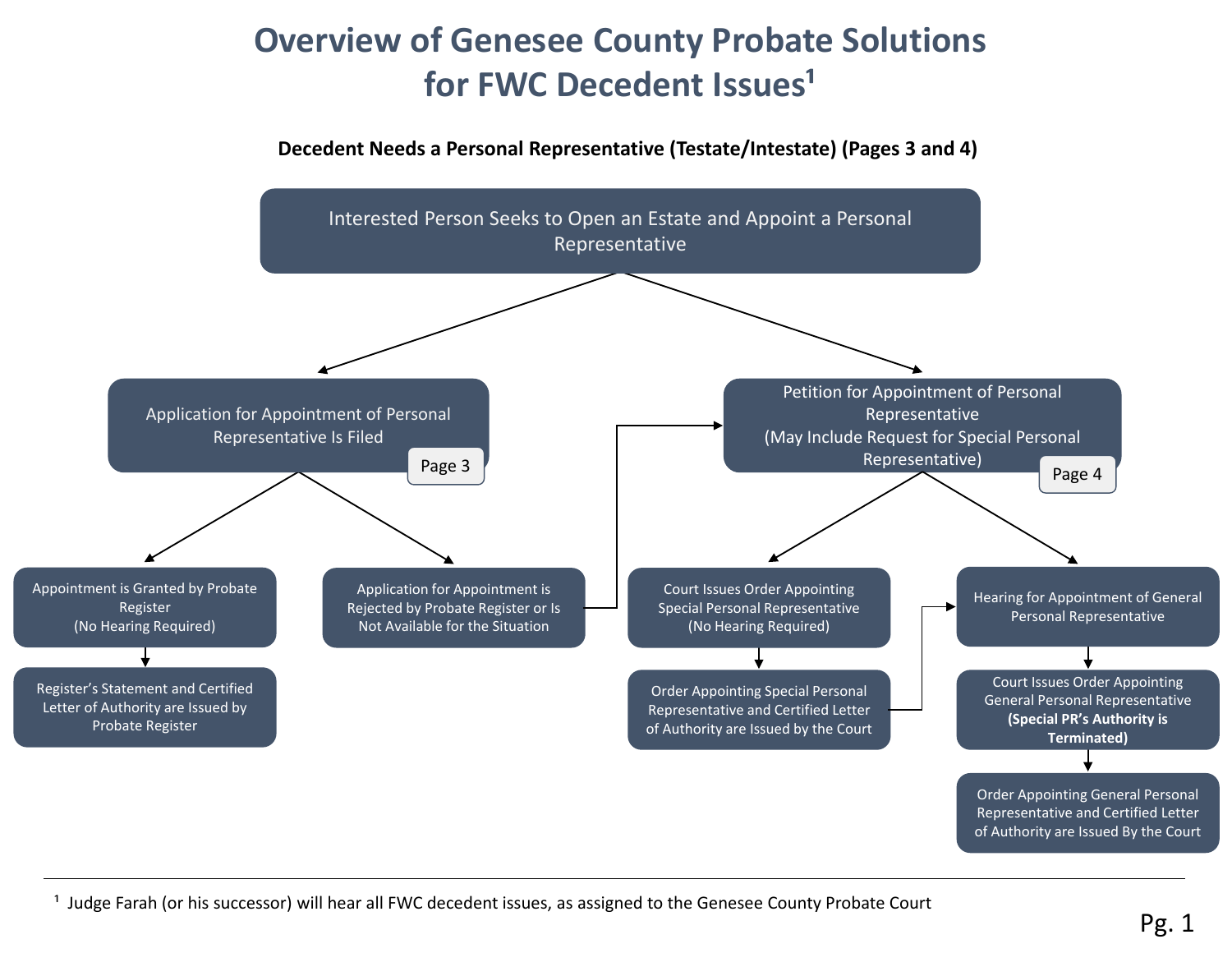# **Overview of Genesee County Probate Solutions**  for **FWC** Decedent Issues<sup>1</sup> (cont.)



#### **Appointment of Successor Next Friend (Page 6)**

Next Friend Applicant, Attorney, Special Master, Master GAL, Parent, Guardian or Custodian Files a Petition for a Protective Order to Appoint Successor Next Friend

Hearing for Protective Order to Appoint Successor Next Friend

Protective Order to Appoint Successor Next Friend is Issued by the **Court**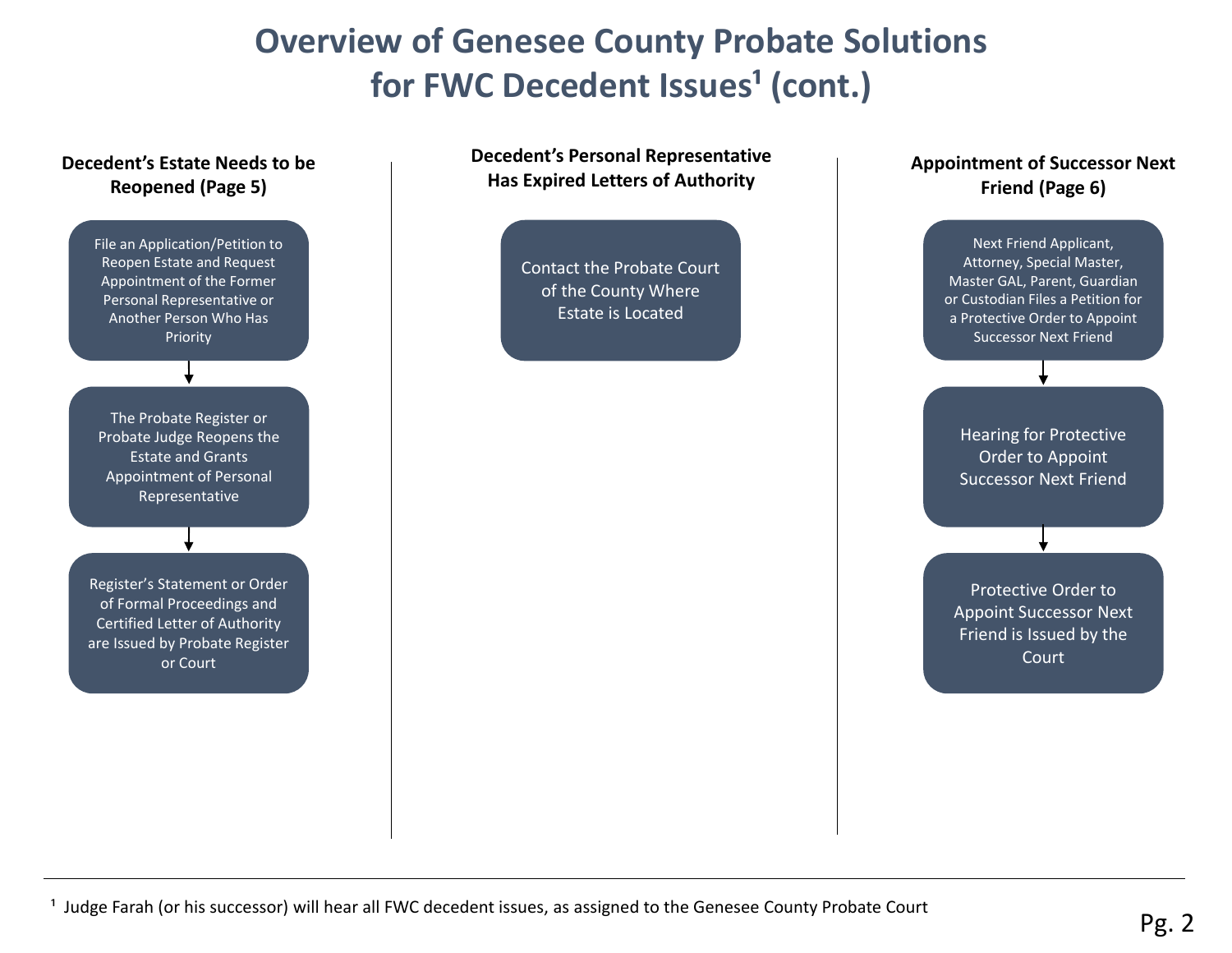## **Decedent Needs a Personal Representative (Testate/Intestate):**  Application for Informal Appointment of Personal Representative

| Who Can File                                                                                                                                                                                                                                                                                                                                                                                                                                        | <b>Notice</b>                                                                                                                                                                                                                                                                                                                                                                                                                                                                                                                                                                                      | <b>Application Process</b>                                                                                                                                                                                                                                                                                                                                                                                                                                                                                                                                                                                                                                                                                                                                                                                                                                                                                                                                                                                                                                                                                                                                                                                                          | Court-Issued<br><b>Documents</b>                                                                                                                                                                                                                                                                                                                                                                                                       |
|-----------------------------------------------------------------------------------------------------------------------------------------------------------------------------------------------------------------------------------------------------------------------------------------------------------------------------------------------------------------------------------------------------------------------------------------------------|----------------------------------------------------------------------------------------------------------------------------------------------------------------------------------------------------------------------------------------------------------------------------------------------------------------------------------------------------------------------------------------------------------------------------------------------------------------------------------------------------------------------------------------------------------------------------------------------------|-------------------------------------------------------------------------------------------------------------------------------------------------------------------------------------------------------------------------------------------------------------------------------------------------------------------------------------------------------------------------------------------------------------------------------------------------------------------------------------------------------------------------------------------------------------------------------------------------------------------------------------------------------------------------------------------------------------------------------------------------------------------------------------------------------------------------------------------------------------------------------------------------------------------------------------------------------------------------------------------------------------------------------------------------------------------------------------------------------------------------------------------------------------------------------------------------------------------------------------|----------------------------------------------------------------------------------------------------------------------------------------------------------------------------------------------------------------------------------------------------------------------------------------------------------------------------------------------------------------------------------------------------------------------------------------|
| An application for<br>informal appointment of<br>a personal<br>representative can be<br>filed by an interested<br>person including:<br>Heirs (Closest relative<br>who would inherit)<br><b>Devisees</b><br>Creditors<br>(People/entities to<br>whom decedent<br>owes money)<br>Any other person<br>who has a property<br>right in or claim<br>against the<br>decedent's estate.<br>(MCR 5.125 (C)(1) & (2),<br>MCL 700.3301, and MCL<br>700.1105(c) | If there are other<br>individuals who are of<br>equal or higher<br>priority as the individual<br>submitting the application,<br>the application paperwork<br>must include for each<br>person of equal or higher<br>priority either:<br>• A signed Renunciation of<br>Right to Appointment,<br>Nomination of Personal<br>Representative, and<br>Waiver of Notice (PC<br>567)<br><b>OR</b><br>• A Notice of Intent to<br>Request Informal<br>Appointment of Personal<br>Representative (must be<br>completed 14 days<br>before filing of<br>application paperwork).<br>(PC 557)<br>(MCR 5.309(c)(1)) | To submit an application for informal appointment of a<br>personal representative the following documents must<br>be filed either in person or by mail with the Genesee<br><b>County Probate Court:</b><br>Decedent's Death Certificate<br>Application for Informal Probate and/or<br>Appointment of Personal Representative<br>Testimony to Identify Heirs<br>Decedent's Original Will (if applicable)<br>Supplemental Testimony to Identify Non-Heir<br>Devisees (if applicable)<br>For each individual who is higher or equal<br>priority (if applicable)<br>Renunciation of Right to<br>Appointment, Nomination of Personal<br>Representative and Waiver of Notice<br><b>OR</b><br>Notice of Intent to Request Informal<br>Appointment of Personal<br>Representative and Proof of Service<br>Acceptance of Appointment signed by<br>$\bullet$<br>Personal Representative<br>Proposed Register's Statement<br>Proposed Letters of Authority for Personal<br>Representative<br>Proposed Notice to Creditors<br>Proposed Notice of Appointment and Duties<br>of Personal Representative<br>Filing Fee: \$175 and \$11 for Certified Letter of<br>Authority (Filings fees may be waived in<br>accordance with MCR 2.002 Form MC 20) | Upon acceptance and<br>verification of the<br>application, the Genesee<br><b>County Probate Court</b><br>Form <sup>*</sup><br>Register will issue the<br>following documents:<br>PC 558<br>Certified Letter of<br>PC 565<br>Authority for Personal<br>PC 566<br>Representative (PC<br>572)<br>Register's Statement<br>$\bullet$<br>PC 567<br>(PC 568)<br>$PC 557 + PC$<br>564<br>PC 571<br>PC 568<br>PC 572<br><b>PC 574</b><br>PC 573 |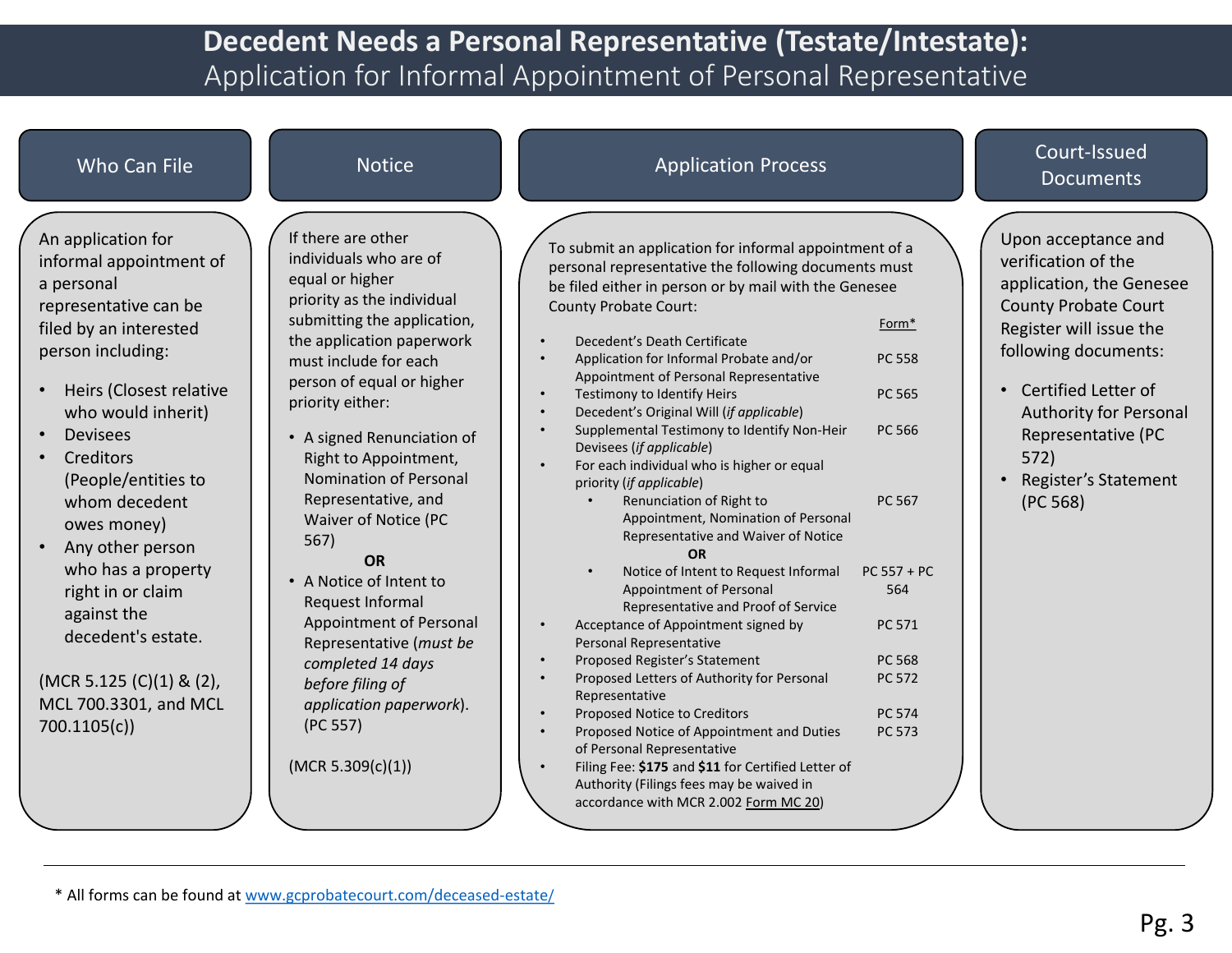## **Decedent Needs a Personal Representative (Testate/Intestate):**

### Petition for Formal Appointment of PR and Appointment of a Special PR in the Interim Until a General PR is Appointed

| Who Can File                                                                                                                                                                                                                                                                                                                                                                                                                                                                                                                                                                 | <b>Notice</b>                                                                                                                                                                                                                                                                                                                                                                                                                                                                                                                                                                                                           | <b>Petition Process</b>                                                                                                                                                                                                                                                                                                                                                                                                                                                                                                                                                                                                                                                                                                                                                                                                                                                                                                                                                                                                                                                                                                                                                                              |                                                                                                   | Appointment of a<br><b>Special Personal</b><br>Representative                                                                                                                                                                                                                                                                                                                                                                                                                                                                                                                                                                                                                                                                                                                                   |
|------------------------------------------------------------------------------------------------------------------------------------------------------------------------------------------------------------------------------------------------------------------------------------------------------------------------------------------------------------------------------------------------------------------------------------------------------------------------------------------------------------------------------------------------------------------------------|-------------------------------------------------------------------------------------------------------------------------------------------------------------------------------------------------------------------------------------------------------------------------------------------------------------------------------------------------------------------------------------------------------------------------------------------------------------------------------------------------------------------------------------------------------------------------------------------------------------------------|------------------------------------------------------------------------------------------------------------------------------------------------------------------------------------------------------------------------------------------------------------------------------------------------------------------------------------------------------------------------------------------------------------------------------------------------------------------------------------------------------------------------------------------------------------------------------------------------------------------------------------------------------------------------------------------------------------------------------------------------------------------------------------------------------------------------------------------------------------------------------------------------------------------------------------------------------------------------------------------------------------------------------------------------------------------------------------------------------------------------------------------------------------------------------------------------------|---------------------------------------------------------------------------------------------------|-------------------------------------------------------------------------------------------------------------------------------------------------------------------------------------------------------------------------------------------------------------------------------------------------------------------------------------------------------------------------------------------------------------------------------------------------------------------------------------------------------------------------------------------------------------------------------------------------------------------------------------------------------------------------------------------------------------------------------------------------------------------------------------------------|
| A petition for formal<br>appointment of a personal<br>representative and<br>appointment of a special<br>personal representative in<br>the interim until a general<br>personal representative is<br>appointed can be filed by an<br>interested person including:<br>Heirs (Closest relative<br>who would inherit)<br><b>Devisees</b><br>Creditors<br>(People/entities to<br>whom decedent owes<br>money)<br>Any other person who<br>has a property right in or<br>claim against the<br>decedent's estate.<br>(MCR 5.125 (C)(1) & (2), MCL<br>700.3301, and MCL<br>700.1105(c) | After the court sets the<br>hearing date, the petitioner<br>must serve the following on<br>all interested persons:<br>A copy of the petition<br>A copy of the decedent's<br>will (if applicable)<br>Testimony to Identify Heirs<br>(PC 565)<br><b>Supplemental Testimony</b><br>to Identify Non-Heir<br>Devisees (if applicable) (PC<br>566)<br>Notice of Hearing<br>(MCR 5.102 and 5.107)<br>Proof of service must be filed<br>with the court. (MCR 5.104<br>(A))<br>If an interested person's<br>whereabouts are not known,<br>the petitioner must serve<br>notice on the person by<br>publication. (MCR 5.105(A)(3)) | To submit a petition for formal appointment of a personal<br>representative and appointment of a special personal<br>representative the following documents must be filed either in<br>person or by mail with the Genesee County Probate Court.:<br>Decedent's Death Certificate<br>Petition for Probate and/or Appointment of<br>Personal Representative<br>Testimony to Identify Heirs<br>Decedent's Will (if applicable)<br>Supplemental Testimony to Identify Non-Heir<br>Devisees (if applicable)<br>Acceptance of Appointment signed by Personal<br>Representative<br>Proposed Order of Formal Proceedings<br>Proposed Letters of Authority for Personal<br>Representative<br>Filing Fee: \$175 and \$11 for Certified Letter of<br>Authority (Filings fees may be waived in<br>accordance with MCR 2.002 using Form MC 20)<br>After the court sets the hearing date, the following documents<br>must also be filed either in person or by mail with the Genesee<br><b>County Probate Court:</b><br>Proof of Service<br>$\bullet$<br>Publication and Notice of Hearing and Notice to<br>$\bullet$<br>Creditors<br>Publication Fee: \$99.65 money order payable to<br>Genesee County Legal News | Form<br>PC 559<br>PC 565<br>PC 566<br>PC 571<br>PC 569<br>PC 572<br>Form<br>PC 564<br>$PNH + NTC$ | Upon request, a special personal<br>representative may be promptly<br>appointed with or without a<br>hearing in order to process a<br>Flint Water Crisis Settlement<br>claim while a petition is pending<br>for the appointment of a general<br>personal representative. (MCL<br>700.3614 (a)<br>To request the appointment of a<br>special personal representative,<br>the following must be included<br>in the Petition for Probate<br>and/or Appointment of Personal<br>Representative<br>(Testate/Intestate) (PC 559):<br>Check Box 15 and on the<br>lines provided include a brief<br>explanation as to why a<br>special personal<br>representative needs to be<br>appointed while a petition is<br>pending for the appointment<br>of a general personal<br>representative<br>Check Box 19 |
| Court-Issued<br><b>Documents</b>                                                                                                                                                                                                                                                                                                                                                                                                                                                                                                                                             | Special Personal Representative<br>Order to Appoint Special Personal Representative<br>$\bullet$<br><b>General Personal Representative</b><br>Order to Appoint General Personal Representative (PC 569)<br>* All forms can be found at www.gcprobatecourt.com/deceased-estate/                                                                                                                                                                                                                                                                                                                                          | Upon presentation and approval of the application to appoint a special personal representative the court will issue the following documents<br>Certified Letter of Authority for Personal Representative (PC 572)<br>Upon formal proceeding and approval of the petition to appoint a general personal representative the court will issue the following documents:<br>Certified Letter of Authority for Personal Representative (PC 572)                                                                                                                                                                                                                                                                                                                                                                                                                                                                                                                                                                                                                                                                                                                                                            |                                                                                                   | Pg.4                                                                                                                                                                                                                                                                                                                                                                                                                                                                                                                                                                                                                                                                                                                                                                                            |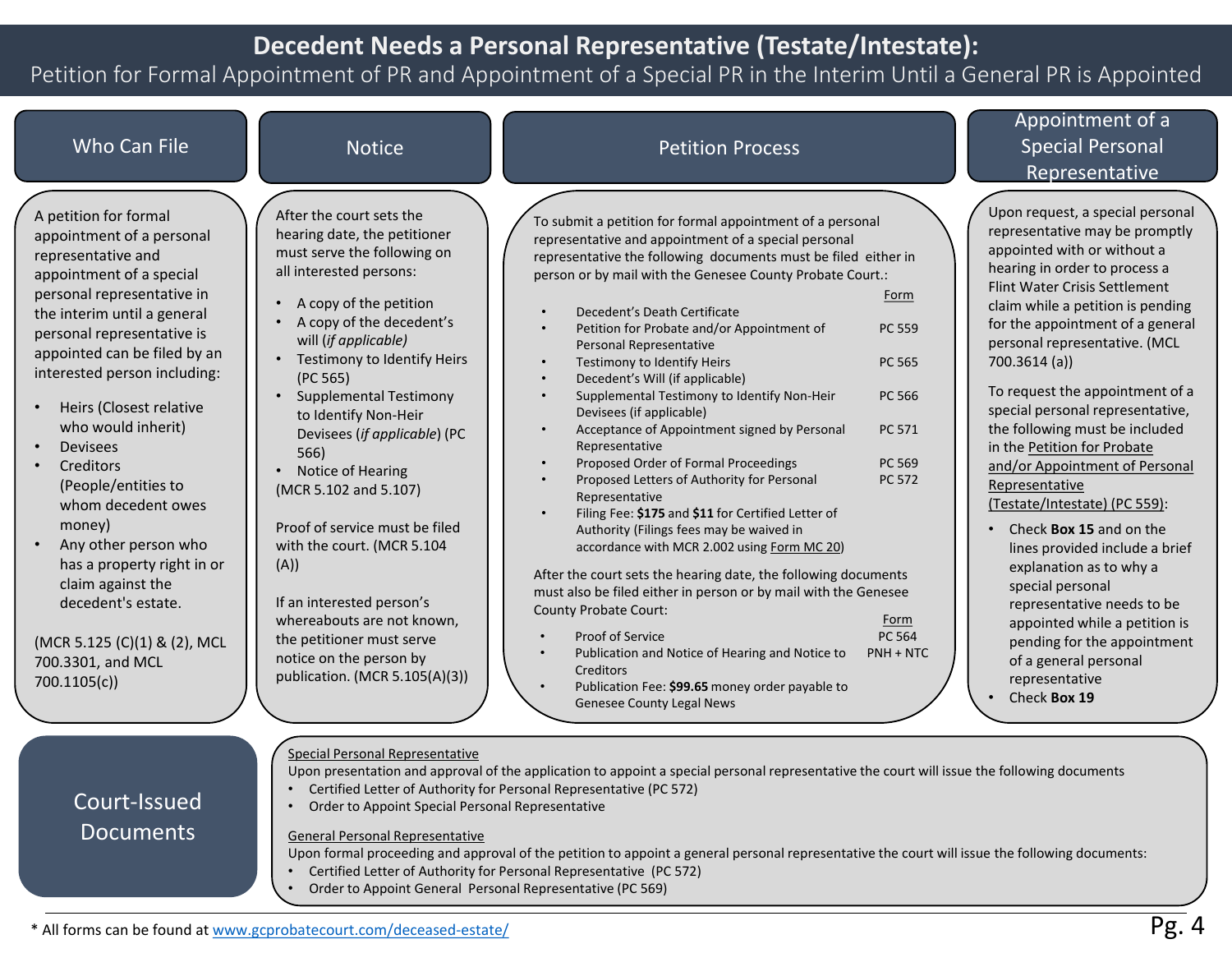# Decedent's Estate Needs to be Reopened